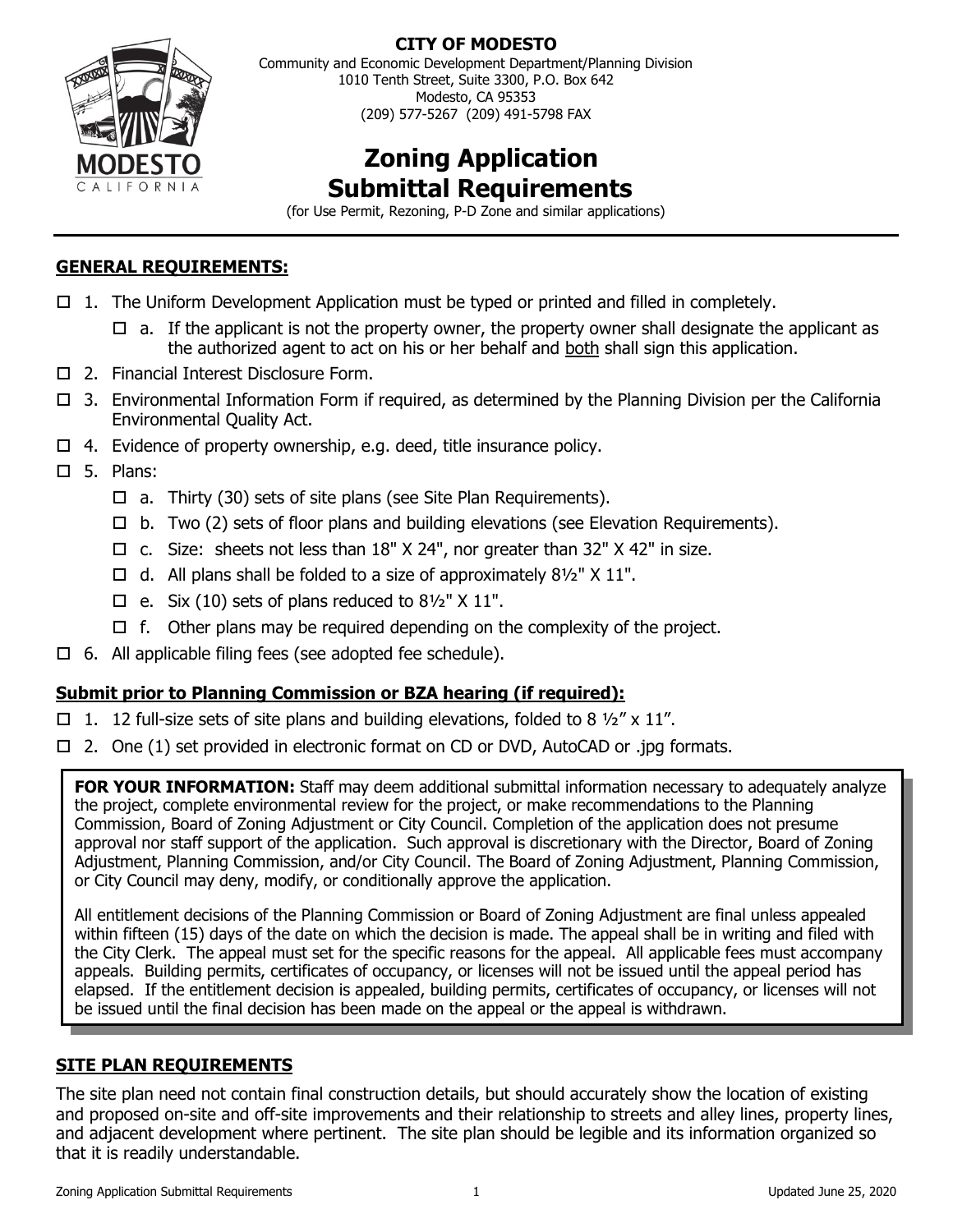Additional information may be necessary under the circumstances of a particular application. In general, however, the site plan is to be prepared in accordance with the following requirements:

Plans shall be drawn to a scale sufficient to show the following details:

- $\Box$  1. A legend including at least the following information:
	- □ a. Assessors parcel number
	- $\Box$  b. Address (if known)
	- $\Box$  c. Gross and net size of property
	- $\Box$  d. Number of units (residential), square footage of buildings, (non-residential)
	- $\Box$  e. Number of parking spaces (existing and proposed) and parking calculations showing comparison between parking required by Code and that provided.
	- $\Box$  f. Seats in the facility (where applicable).
- □ 2. Scale, north point, and date.
- $\Box$  3. Key or vicinity map.
- $\Box$  4. If the proposed project is part of a larger complex (such as a shopping center), plans shall be submitted showing the layout of buildings, driveways and parking areas for the entire complex, showing how the proposal relates to the complex as a whole.
- $\square$  5. Sufficient description/labeling to establish the nature of proposed development.
- $\Box$  6. Identification of all multi-story construction (height and number of stories).
- $\Box$  7. Location of existing and proposed structures and improvements in relation to street, alley, or property lines.
- $\Box$  8. Label all important dimensions, including lot dimensions, setbacks, driveway widths and throat depth, parking space dimensions, etc. Label property lines.
- $\Box$  9. For projects involving redesign of existing development, the site plan(s) must clearly show both the existing and proposed development.
- $\Box$  10. Location and nature of proposed landscaping, and if landscaping is proposed to be used for storm drain treatment. Distinguish landscaped areas by shading or color.
	- $\Box$  a. Identify plazas, sidewalks, and other hardscape elements.
	- $\Box$  b. Identify and depict any common amenities such as common areas, public open spaces, or recreation areas.
- $\Box$  11. Size and location of trash enclosures, including provision for recyclables.
- $\Box$  12. Location and detail of proposed walls, fences, or screening, including height and materials.
- $\Box$  13. Land uses and locations of adjacent buildings on surrounding properties.
- $\Box$  14. Names and width of adjacent streets from centerline to edge of property line.
- $\Box$  15. Existing and proposed street and alley lines, property lines, property dimensions and easements with pertinent dimensions.
- $\Box$  16. Location and nature of existing and proposed street improvements, including curb and gutter, and sidewalk.
- $\Box$  17. Locations of all existing and proposed driveways on the project site and the location of all driveways on adjacent properties and properties on the opposite side of all streets.
- $\Box$  18. For colored display plans, at least the following should be distinguished in color: buildings, landscaped areas, vehicular areas (parking and driveways).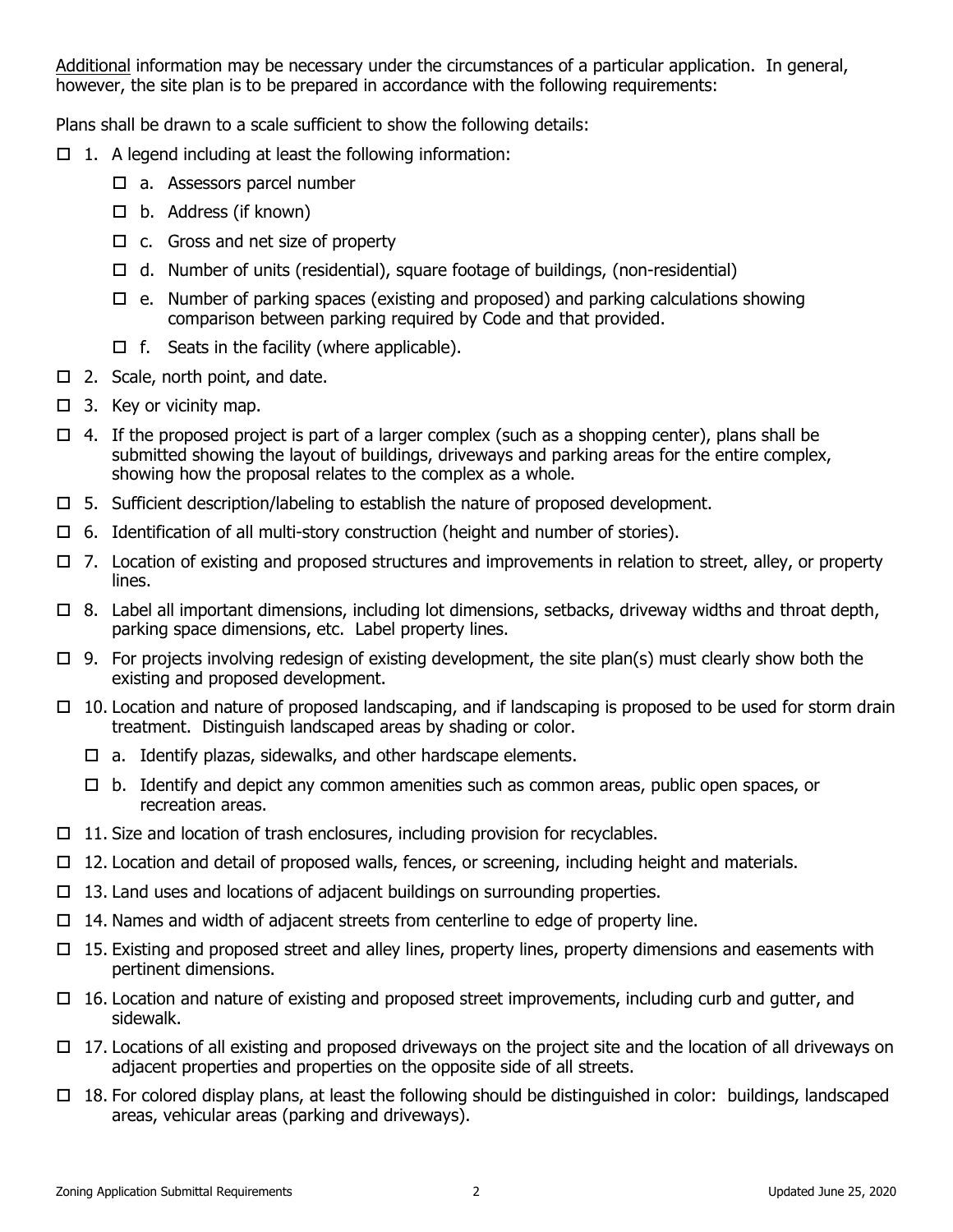- $\Box$  19. Where new signs are proposed, all free-standing signs shall be shown on the site plan, all wall signs shown on the building elevations, and sign sizes and heights identified.
- $\Box$  20. Layout of existing and proposed parking areas and driveways with pertinent dimensions.
- 21. If any portion of the site is within the 100-year flood zone or any floodway, depict flood zone/floodway boundaries on plan.

#### **Utility requirements:**

- $\Box$  1. Location and size of existing and proposed infrastructure, including sewer, water and storm drain lines in adjacent streets.
- $\Box$  2. Alignment of all backbone water facilities (i.e. pipes eight inches and larger, wells, wellhead treatment facilities, tanks, booster pump stations, ASR wells, connections to adjacent facilities, etc.).
- $\Box$  3. Alignment of all backbone wastewater facilities (i.e. pipes ten inches and larger, lift stations, connections to adjacent facilities, etc.).
- $\Box$  4. Alignment of all backbone storm drain facilities (i.e. pipes ten inches and larger, lift stations, detention basins, outfall facilities, basin service roads, connection to adjacent facilities, flood hazard areas, etc.), as applicable.
- $\Box$  5. Submittal plans should address the on-site stormwater treatment and how it is proposed to be handled.

#### **Fire Requirements:**

- $\Box$  1. Fire access turning radii
- $\Box$  2. Depict emergency site access consistent with City of Modesto Standard Specifications
- $\Box$  3. Provide dimensions sufficient to determine that all buildings have emergency access consistent with Standard Specifications

## **ELEVATION REQUIREMENTS**

- $\Box$  1. Building elevations shall conform to the following requirements:
	- $\Box$  a. Dimension height of all structures.
	- $\Box$  b. Building elevations shall depict all sides of building and indicate colors and materials proposed.
	- $\Box$  c. Demonstrate the manner in which roof-mounted equipment is to be screened.

## **ADDITIONAL SUBMITTAL REQUIREMENTS:**

Additional information, such as any of the following items, may be required based on further review of the development application. The contents of these items are described in other handouts, State regulations, or the City's Ordinances:

- $\Box$  Water demand calculations may be required for major projects. Water demand calculations supporting all facility assumptions shall be land-use based and generated for total build out of the project.
- $\Box$  Wastewater capacity calculations may be required for major projects. Design calculations supporting all facility assumptions shall be land-use based and generated for total build out of the project.
- $\Box$  For major projects, identify and demonstrate the capacity of the downstream facilities expected to accommodate storm drainage flows from the proposed project area, where proposing to utilize downstream facilities for storm drainage (hydrology and hydraulic reports).
- $\Box$  Traffic Study
- □ Site Access Study
- □ Noise Study
- □ Biological Assessment